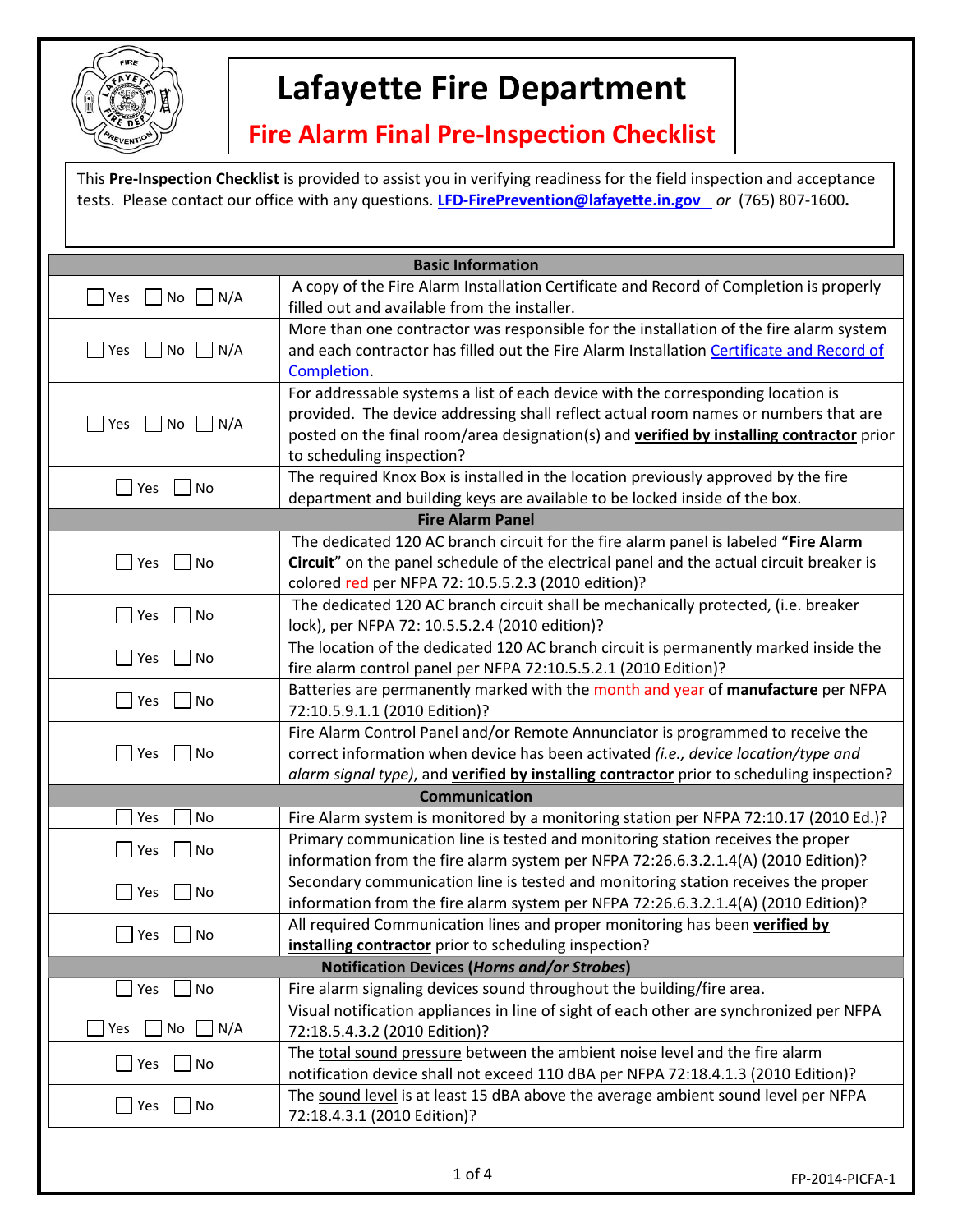|                                                        | The sound level for sleeping rooms is at least 15 dBA above average ambient sound         |
|--------------------------------------------------------|-------------------------------------------------------------------------------------------|
| $\Box$ No $\Box$ N/A<br><b>Pres</b>                    | level or 75 dBA measured at the pillow, whichever is greater per NFPA 72:18.4.5.1         |
|                                                        | (2010 Edition)?                                                                           |
| Yes<br>$\blacksquare$ No<br>$\bigcup N/A$              | Audible appliances provided in areas for sleeping shall produce a low frequency alarm     |
|                                                        | signal per NFPA 72:18.4.5.3 (2010 Edition)?                                               |
|                                                        | Combination smoke detectors/visible notification appliances or combination smoke          |
| $\Box$ Yes<br>$\blacksquare$ No<br>N/A                 | alarm/visible notification appliances in sleeping areas installed per NFPA 72:18.5.4.6    |
|                                                        | (2010 edition)?                                                                           |
|                                                        | Visible appliances are installed in all general usage area such as rest rooms, meeting    |
| $\Box$ Yes<br>$\Box$ No $\Box$ N/A                     | rooms, hallways, lobbies and any other areas for common use per ADA 4.28 activate         |
|                                                        | with initiation device.                                                                   |
|                                                        | The location of combination audible/visual notification appliances mounted a              |
| $\Box$ Yes $\Box$ No $\Box$ N/A                        | minimum of 80 inches above finished floor (if ceiling height permits) or below the        |
|                                                        | finished ceilings at distances not less than 6 inches per NFPA 72:18.5.4.2 (2010          |
|                                                        | Edition)?                                                                                 |
|                                                        | The location of audible and/or visible appliances notification appliances mounted a       |
|                                                        | minimum of 90 inches above finished floor (if ceiling height permits) or below the        |
| $\Box$ No<br>$\Box N/A$<br>Yes                         | finished ceilings at distances not less than 6 inches per NFPA 72:18.4.8.1 & 18.5.4.2     |
|                                                        | (2010 Edition)?                                                                           |
|                                                        | Room Spacing for visible appliances (both wall and ceiling mounted) are in accordance     |
| $\Box$ Yes<br>$\Box$ No $\Box$ N/A                     | with NFPA 72:18.5.4.3 (2010 edition)?                                                     |
|                                                        | Spacing in Corridors for visible appliances located in accordance with NFPA 72:18.5.4.4   |
| $\Box N/A$<br>$ $ Yes<br>$\overline{\phantom{a}}$ No   | (2010 edition)?                                                                           |
|                                                        | <b>Initiating Devices (Ch. 17)</b>                                                        |
|                                                        | All initiating devices have been tested for proper function and verified by installing    |
| $\sqsupset$ Yes<br>No                                  | contractor prior to scheduling inspection per manufacturer's instructions?                |
|                                                        | Smoke alarms are located in individual sleeping rooms/guest rooms and outside the         |
|                                                        | sleeping rooms and interconnected to each other and sound all smoke alarms in the         |
| $\Box$ No $\Box$ N/A<br>$ $ Yes                        | living space simultaneously upon activation per NFPA 72:29.5.2 & 29.6 (These smoke        |
|                                                        | alarms are not tied to the fire alarm system)?                                            |
| N/A<br>Yes<br>No                                       | Smoke detectors initiate alarm through the fire alarm panel.                              |
| N/A<br>Yes<br>No                                       | Heat Detectors initiate alarm through the fire alarm panel.                               |
| N/A<br>Yes<br>No                                       | Pull Stations initiate alarm through the fire alarm panel.                                |
|                                                        | Duct detectors shut down HVAC unit and send a supervisory signal to the fire alarm        |
| $\Box$ Yes<br>$\Box$ No<br>$\bigsqcup N/A$             | panel.                                                                                    |
|                                                        | Area smoke detectors are installed in lieu of duct detectors and shut down all HVAC       |
| $\Box$ Yes<br>$\Box$ N/A<br>$\Box$ No                  | units when detectors activate.                                                            |
|                                                        |                                                                                           |
| $\Box$ N/A<br>$\Box$ Yes<br>$\Box$ No                  | Commercial Kitchen Hood Suppression System initiates alarm through the fire alarm         |
|                                                        | panel.                                                                                    |
| N/A<br>Yes<br>No                                       | Clean Agent Suppression System initiates alarm through the fire alarm panel.              |
|                                                        | <b>Sprinkler Systems</b>                                                                  |
| $\Box$ N/A<br>$\Box$ Yes<br>No                         | Sprinkler flow switch initiates alarm within 90 seconds at the fire alarm control panel   |
|                                                        | per NFPA 72:17.12 (2010 Edition)?                                                         |
| $\Box$ Yes<br>$\Box$ No<br>$\Box N/A$                  | All control valves for the sprinkler system are monitored and the movement of the         |
|                                                        | valve initiates a trouble signal at the fire alarm panel.                                 |
| $\Box$ Yes $\Box$ No $\Box$ N/A                        | Low air pressure for the dry sprinkler system sends a trouble signal to the fire alarm    |
|                                                        | panel.                                                                                    |
|                                                        | For sprinkler systems with a gravity tank, the water level is monitored and sends a       |
| $\blacksquare$ Yes<br>$\Box$ No<br>$\vert$ $\vert$ N/A | supervisory signal to the fire alarm panel for two separate levels in regards to the fire |
|                                                        | service level.                                                                            |
|                                                        |                                                                                           |
|                                                        |                                                                                           |
|                                                        | $2$ of $4$<br>FP-2014-PICFA-1                                                             |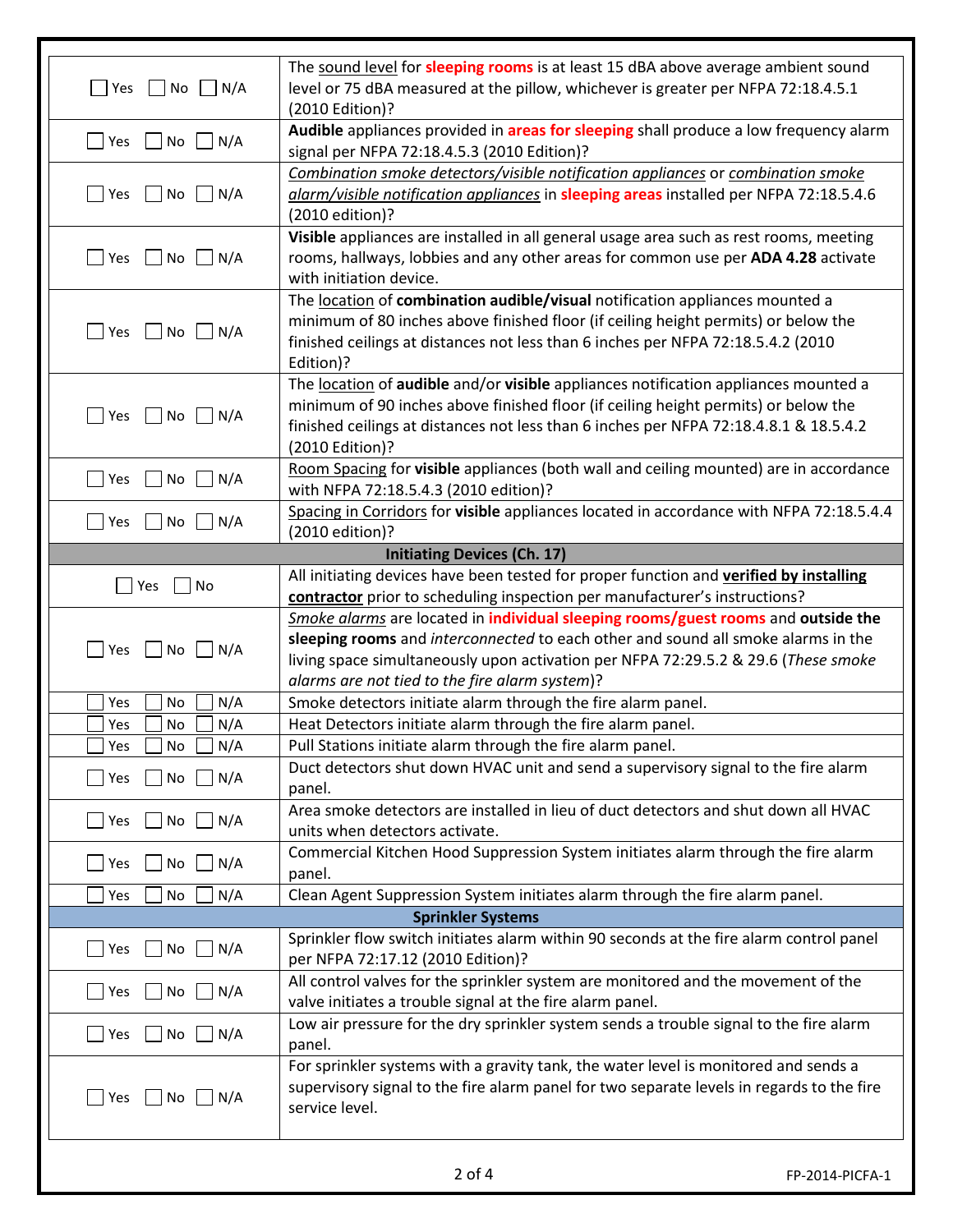| $ $ Yes<br>  No<br>N/A  | For sprinkler systems with a gravity tank temperature two critical temperatures are         |  |
|-------------------------|---------------------------------------------------------------------------------------------|--|
|                         | monitored and send a supervisory signal to the fire alarm panel.                            |  |
| No<br>N/A<br>Yes        | For sprinkler systems with a pressure tank, the high and low pressure of the tank sends     |  |
|                         | a supervisory signal to the fire alarm panel.                                               |  |
| <b>Fire Pump</b>        |                                                                                             |  |
| N/A<br>Yes<br><b>No</b> | When the fire pump is running a supervisory signal is sent to the fire alarm panel.         |  |
| N/A<br>Yes<br>No        | When there is a loss of any phase at the line terminals of the motor contactor of the       |  |
|                         | electric driven fire pump a supervisory signal is sent to the fire alarm panel.             |  |
| Yes<br>No<br>N/A        | Phase reversal of the electrical supply to the electric driven fire pump shall send a       |  |
|                         | supervisory signal to the fire alarm panel.                                                 |  |
|                         | When there are two sources of power supplying the electric driven fire pump, a              |  |
| No     N/A<br>Yes       | supervisory alarm is sent to the fire alarm panel when the alternate source of power is     |  |
|                         | supplying power to the fire pump controller.                                                |  |
|                         | Pump room temperature is monitored and sends a supervisory signal to the fire alarm         |  |
| N/A<br>Yes<br>No        | panel.                                                                                      |  |
|                         |                                                                                             |  |
| <b>Other Services</b>   |                                                                                             |  |
|                         |                                                                                             |  |
| N/A<br>Yes<br>No        | Tamper switch on Knox Box activates trouble signal at fire alarm panel.                     |  |
| N/A<br>No<br>Yes        | Activation of fire alarm or spot smoke detectors releases door hold open devices.           |  |
|                         | Exit doors that are equipped with door unlocking devices unlock with the activation of      |  |
| N/A<br>Yes<br>No        | the fire alarm system.                                                                      |  |
|                         | Exit doors equipped with door unlocking devices unlock with the loss of primary power       |  |
| N/A<br>Yes<br>No        | to the fire alarm system.                                                                   |  |
| N/A<br>Yes<br><b>No</b> | Activation of fire alarm or spot smoke detectors activates fire doors.                      |  |
| N/A<br>No<br>Yes        | Activation of fire alarm or spot smoke detectors activates smoke dampers                    |  |
| N/A<br>No<br>Yes        | Activation of smoke detectors initiates smoke control/evacuation system.                    |  |
|                         | Activation of the elevator lobby smoke detector activates the elevator recall and           |  |
| N/A<br>No<br>Yes        | initiates an alarm signal at the fire alarm panel. The floor for recall has been previously |  |
|                         | approved by the fire department.                                                            |  |
| N/A<br>Yes<br>No        | Activation of heat detectors to shutdown elevator shutdown is tested.                       |  |
|                         | Wiring between the fire alarm panel and relays for fire safety equipment, (i.e. door        |  |
| No<br>N/A<br>Yes        | hold-open/release, door unlocking, HVAC controls, ect.) shall be monitored for              |  |

**DISCLAIMER**: This list is not all-encompassing due to the extensive list of adopted codes. The inspector *shall document ALL Fire and Life Safety violations and require corrections when any are discovered during an inspection.*